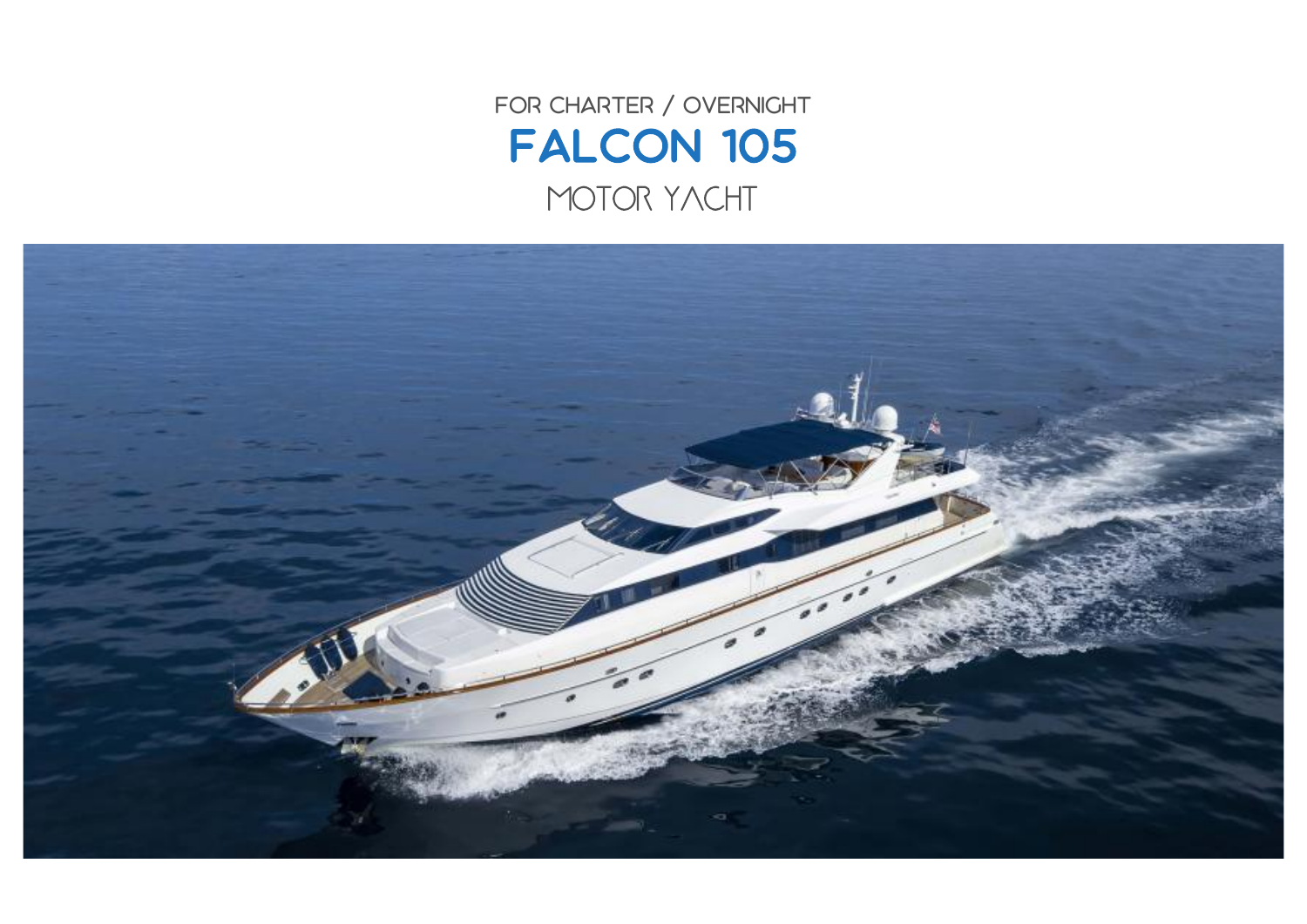Launched in 2002 and refitted in 2019, this luxury Falcon yacht has an elegant interior, tasteful decorations with state of the art electronics and updated features like a full size jacuzzi.

She can accommodate 10 guests overnight in 5 spacious air-conditioned cabins. She cruises at a comfortable 15 knots making it the perfect vessel to explore the Andaman Sea in style.

## **OVERNIGHT PRICES (PRICE/WEEK)**

| <b>SEASON</b>                | <b>RATE</b>       |
|------------------------------|-------------------|
| Low season                   | 50,000            |
| 1st May - 31st October       | <b>EUR / WEEK</b> |
| <b>High season</b>           | 60,000            |
| 1st November - 30th April    | EUR / WEEK        |
| <b>Peak season</b>           | 70,000            |
| 15th December - 15th January | EUR / WEEK        |

## **PRICE DOES NOT INCLUDE**

Fuel Land transfers and excursion All meals, soft drinks, alcohol, beer National park fee where applicable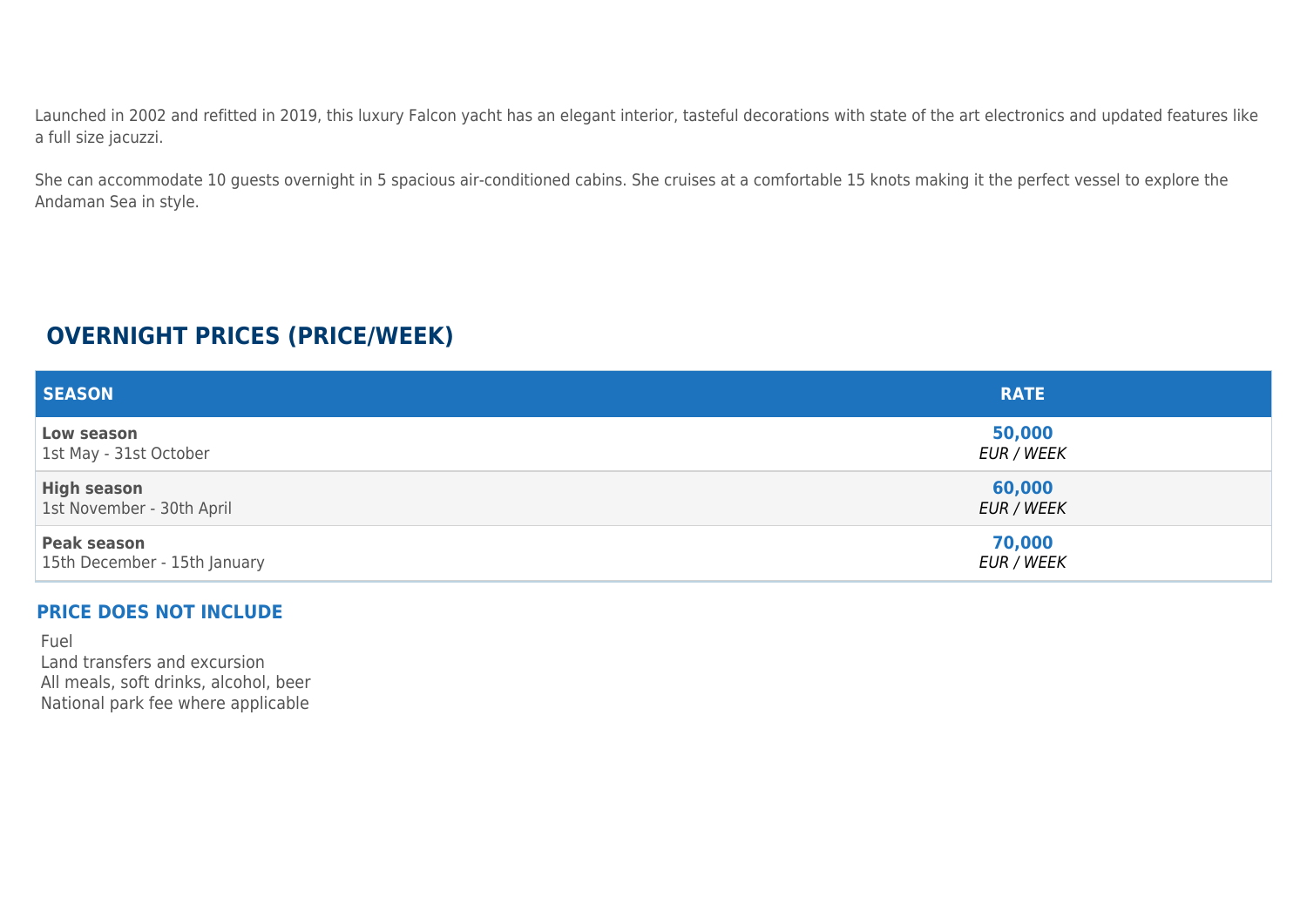| <b>TECHNICAL SPECIFICATIONS</b> |                            |                       |                     |  |  |
|---------------------------------|----------------------------|-----------------------|---------------------|--|--|
| <b>BUILDER</b>                  | : Falcon                   | L.O.A                 | : $105$ ft / 32.2 m |  |  |
| <b>BEAM</b>                     | $: 7.1$ ft                 | <b>DRAFT</b>          | $: 2.5$ ft          |  |  |
| <b>HULL &amp; DECK</b>          | : monohull                 | <b>YEAR</b>           | : 2002 / 2016       |  |  |
| <b>STABILISERS</b>              | : No                       | <b>MATERIAL</b>       | : GRP               |  |  |
| <b>MAX SPEED</b>                | : 25 kts                   | <b>CRUISING SPEED</b> | : 15 kts            |  |  |
| <b>ENGINE/GENERATORS</b>        | : 2x MTU, 2v 396, 2,280 HP | <b>REFRIGERATOR</b>   | : Yes               |  |  |
| A/C                             | : Yes                      | <b>ELECTRICITY</b>    | : 220v Inverter     |  |  |
| <b>WATER MAKER</b>              | : yes                      | <b>WATER CAPACITY</b> | : 3000 Ltrs         |  |  |
| <b>FUEL CAPACITY</b>            | : 17000 Ltrs               | <b>MAX GUESTS</b>     | : 10 plus -10       |  |  |
| <b>MORE DETAIL</b>              | 5 crew                     |                       |                     |  |  |

| <b>ACCOMMODATIONS</b>  |                                        |                           |                                            |  |  |
|------------------------|----------------------------------------|---------------------------|--------------------------------------------|--|--|
| <b>CREW</b>            | כ :                                    | <b>BEDDINGS</b>           | : 1 Master(s), $2$ V.I.P.(s), $2$ Guest(s) |  |  |
| <b>BEDDING</b>         | : 2 double cabins with 2 twin cabin(s) | <b>EN SUITE BATHROOMS</b> | $\therefore$ 5                             |  |  |
| <b>SHARED BATHROOM</b> | $\div 0$                               |                           |                                            |  |  |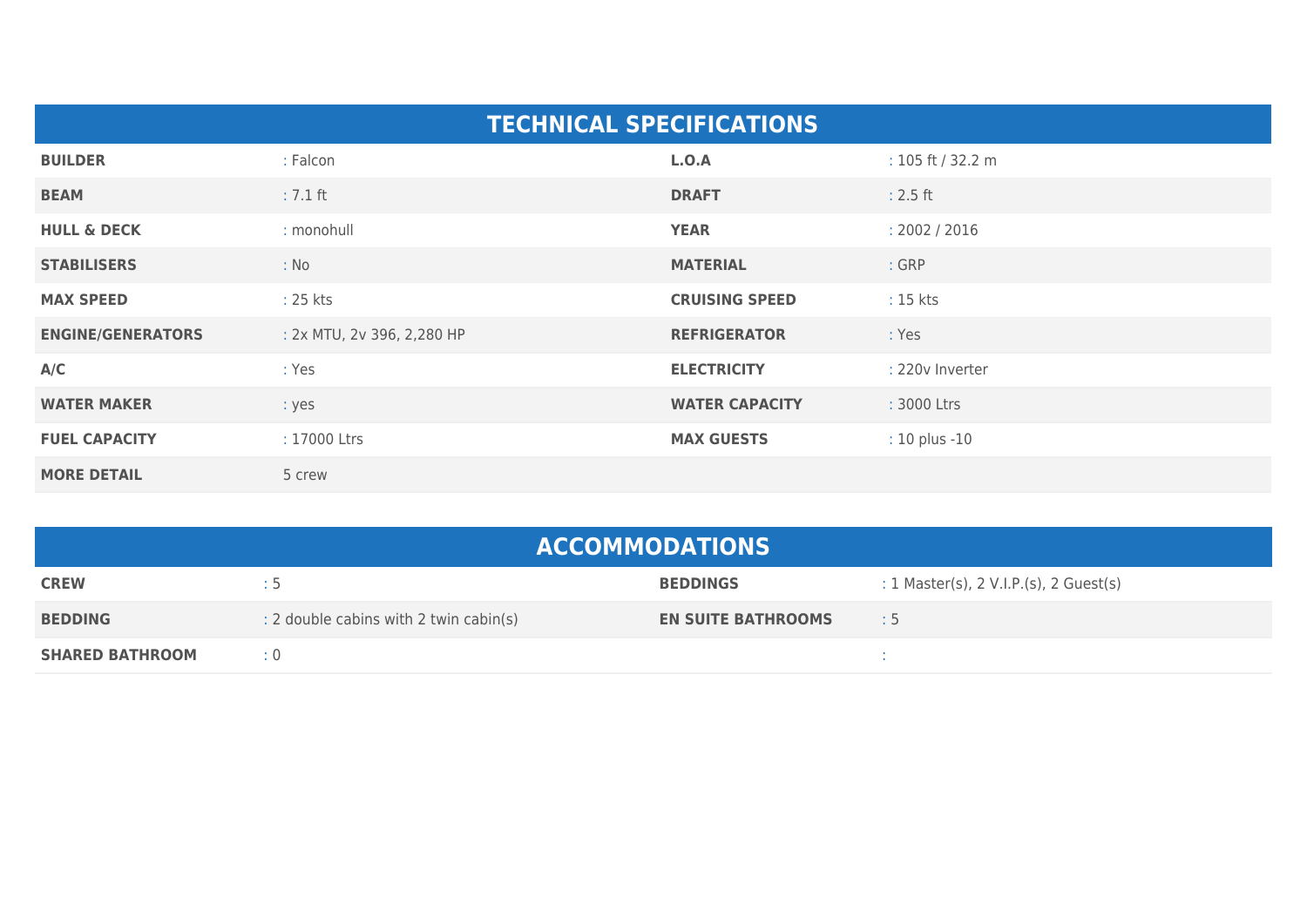| <b>AMENITIES</b>            |       |                         |                |  |  |
|-----------------------------|-------|-------------------------|----------------|--|--|
| <b>SALON TV/VCR</b>         | : Yes | <b>IPAD HOOKUPS</b>     | : Yes          |  |  |
| <b>BOOKS</b>                | : Yes | <b>BOARD GAMES</b>      | : Yes          |  |  |
| <b>DECK SHOWER</b>          | : Yes | <b>BIMINI</b>           | : Yes          |  |  |
| <b>INVERTER</b>             | : Yes | <b>ICE MAKER</b>        | : Yes          |  |  |
| <b>BLUETOOTH</b>            | : Yes | <b>INTERNET ACCESS</b>  | : Onboard WIFI |  |  |
| <b>CHILDREN OK</b>          | : Yes |                         | <b>STATE</b>   |  |  |
| <b>DECK SHOWERS</b>         | :1    | <b>WATER SKIS ADULT</b> | : Yes          |  |  |
| <b>JET SKIS</b>             | : Yes | <b>STAND UP PADDLE</b>  | : Yes          |  |  |
| <b>SNORKELING EQUIPMENT</b> | : Yes | <b>SNORKEL GEAR</b>     | : Yes          |  |  |
| <b>WAKE BOARD</b>           | : Yes | <b>KAYAKS 2 PAX</b>     | : NO           |  |  |